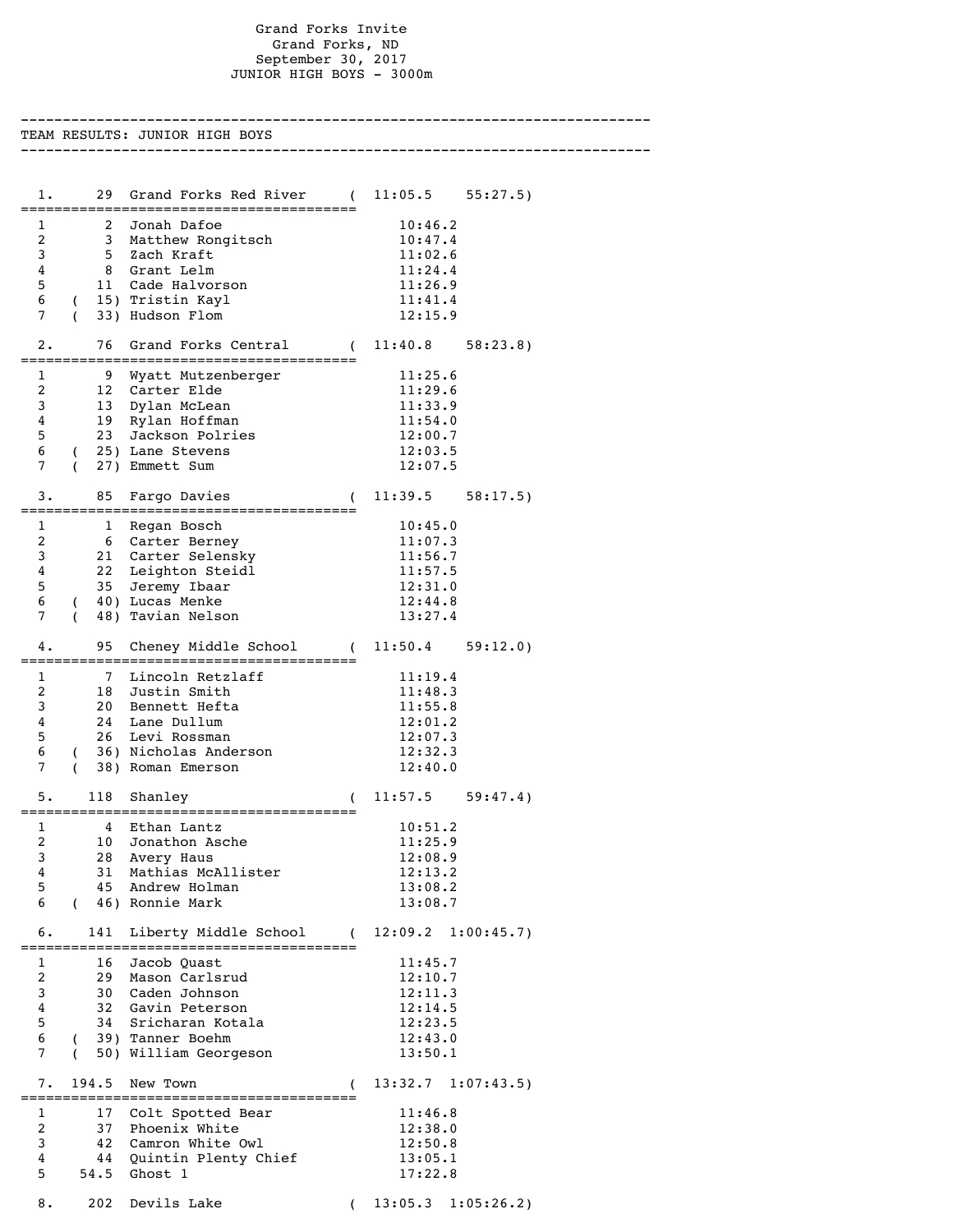| 1  | 14   | Ethan Sprenger     | 11:35.6                   |  |  |  |
|----|------|--------------------|---------------------------|--|--|--|
| 2  | 41   | Collin Lee         | 12:46.5                   |  |  |  |
| 3  | 47   | Malcolm Stubbe     | 13:19.9                   |  |  |  |
| 4  | 49   | Taylor Roed        | 13:46.2                   |  |  |  |
| 5  | 51   | Aaron Bonn         | 13:58.0                   |  |  |  |
| 6  |      | 52) Kale Krogfoss  | 13:59.0                   |  |  |  |
|    |      |                    |                           |  |  |  |
|    |      |                    |                           |  |  |  |
| 9. |      | 263.5 Central Cass | $16:27.1 \quad 1:22:15.5$ |  |  |  |
|    |      |                    |                           |  |  |  |
| 1  | 43   | Sam Faleide        | 12:59.7                   |  |  |  |
| 2  | 53   | Jack Losing        | 17:04.4                   |  |  |  |
| 3  | 54.5 | Ghost 1            | 17:22.8                   |  |  |  |
| 4  | 56   | Ghost 2            | 17:23.8                   |  |  |  |

## --------------------------------------------------------------------------- INDIVIDUAL RESULTS: JUNIOR HIGH BOYS

---------------------------------------------------------------------------

|          | Place Tea/Tot | No. | Name                               | Grade Team |                                                  | Time               | Pace         |
|----------|---------------|-----|------------------------------------|------------|--------------------------------------------------|--------------------|--------------|
| 1        | 1/12          |     | 187 Regan Bosch                    |            | 8 Fargo Davies                                   | 10:45.0            | 5:46         |
| 2        | 1/9           |     | 318 Jonah Dafoe                    |            | 7 Grand Forks Red River                          | 10:46.2            | 5:47         |
| 3        | 2/9           |     | 336 Matthew Rongitsch              |            | 7 Grand Forks Red River                          | 10:47.4            | 5:48         |
| 4        | 1/6           |     | 887 Ethan Lantz                    |            | 7 Shanley                                        | 10:51.2            | 5:50         |
| 5        | 3/9           |     | 329 Zach Kraft                     |            | 7 Grand Forks Red River                          | 11:02.6            | 5:56         |
| 6        | 2/12          |     | 185 Carter Berney                  |            | 8 Fargo Davies                                   | 11:07.3            | 5:58         |
| 7        | 1/17          |     | 75 Lincoln Retzlaff                |            | 8 Cheney Middle School                           | 11:19.4            | 6:05         |
| 8        | 4/9           |     | 330 Grant Lelm                     |            | 7 Grand Forks Red River                          | 11:24.4            | 6:08         |
| 9        | 1/12          |     | 273 Wyatt Mutzenberger             |            | 8 Grand Forks Central                            | 11:25.6            | 6:08         |
| 10       | 2/6           |     | 892 Jonathon Asche                 |            | 7 Shanley                                        | 11:25.9            | 6:08         |
| 11       | 5/9           |     | 324 Cade Halvorson                 |            | 8 Grand Forks Red River                          | 11:26.9            | 6:09         |
| 12       | 2/12          |     | 257 Carter Elde                    |            | 8 Grand Forks Central                            | 11:29.6            | 6:10         |
| 13       | 3/12          |     | 271 Dylan McLean                   |            | 8 Grand Forks Central                            | 11:33.9            | 6:13         |
| 14       | 1/6           |     | 127 Ethan Sprenger                 |            | 7 Devils Lake                                    | 11:35.6            | 6:14         |
| 15       | 6/9           |     | 328 Tristin Kayl                   |            | 8 Grand Forks Red River                          | 11:41.4            | 6:17         |
| 16       | 1/8           |     | 361 Jacob Quast                    |            | 8 Liberty Middle School                          | 11:45.7            | 6:19         |
| 17       | 1/4           |     | 413 Colt Spotted Bear              |            | 7 New Town                                       | 11:46.8            | 6:20         |
| 18       | 2/17          |     | 79 Justin Smith                    |            | 8 Cheney Middle School                           | 11:48.3            | 6:20         |
| 19       | 4/12          |     | 263 Rylan Hoffman                  |            | 7 Grand Forks Central                            | 11:54.0            | 6:23         |
| 20       | 3/17          |     | 69 Bennett Hefta                   |            | 8 Cheney Middle School                           | 11:55.8            | 6:24         |
| 21       | 3/12          |     | 211 Carter Selensky                |            | 8 Fargo Davies                                   | 11:56.7            | 6:25         |
| 22       | 4/12          |     | 212 Leighton Steidl                |            | 7 Fargo Davies                                   | 11:57.5            | 6:25         |
| 23       | 5/12          |     | 275 Jackson Polries                |            | 8 Grand Forks Central                            | 12:00.7            | 6:27         |
| 24       | 4/17          |     | 66 Lane Dullum                     |            | 8 Cheney Middle School                           | 12:01.2            | 6:27         |
| 25       | 6/12          |     | 278 Lane Stevens                   |            | 8 Grand Forks Central                            | 12:03.5            | 6:29         |
| 26       | 5/17          |     | 77 Levi Rossman                    |            | 7 Cheney Middle School                           | 12:07.3            | 6:31         |
| 27       | 7/12          |     | 279 Emmett Sum                     |            | 8 Grand Forks Central                            | 12:07.5            | 6:31         |
| 28       | 3/6           |     | 880 Avery Haus                     |            | 8 Shanley                                        | 12:08.9            | 6:31         |
| 29       | 2/8           |     | 353 Mason Carlsrud                 |            | 8 Liberty Middle School                          | 12:10.7            | 6:32         |
| 30       | 3/8           |     | 357 Caden Johnson                  |            | 8 Liberty Middle School                          | 12:11.3            | 6:33         |
| 31       | 4/6           |     | 895 Mathias McAllister             |            | 7 Shanley                                        | 12:13.2            | 6:34         |
| 32       | 4/8           |     | 360 Gavin Peterson                 |            | 7 Liberty Middle School                          | 12:14.5            | 6:34         |
| 33       | 8/12          |     | 258 Jackson Finn                   |            | 7 Grand Forks Central                            | 12:15.6            | 6:35         |
| 34       | 7/9           |     | 322 Hudson Flom                    |            | 7 Grand Forks Red River                          | 12:15.9            | 6:35         |
| 35       | 5/8           |     | 358 Sricharan Kotala               |            | 8 Liberty Middle School                          | 12:23.5            | 6:39         |
| 36       | 5/12          |     | 199 Jeremy Ibaar                   |            | 8 Fargo Davies                                   | 12:31.0            | 6:43         |
| 37       | 6/17          |     | 62 Nicholas Anderson               |            | 8 Cheney Middle School                           | 12:32.3            | 6:44         |
| 38       | 2/4           |     | 414 Phoenix White                  |            | 8 New Town                                       | 12:38.0            | 6:47         |
| 39       | 7/17          |     | 67 Roman Emerson                   |            | 8 Cheney Middle School                           | 12:40.0            | 6:48         |
| 40       | 9/12          |     | 282 Torrey Westereng               |            | 8 Grand Forks Central                            | 12:40.4            | 6:48         |
| 41       | 6/8           |     | 352 Tanner Boehm                   |            | 8 Liberty Middle School                          | 12:43.0            | 6:50         |
| 42       | 6/12          |     | 204 Lucas Menke                    |            | 7 Fargo Davies                                   | 12:44.8            | 6:51         |
| 43       | 10/12         |     | 270 Edison Lunski                  |            | 7 Grand Forks Central                            | 12:45.7            | 6:51         |
| 44       | 2/6           |     | 122 Collin Lee                     |            | 8 Devils Lake                                    | 12:46.5            | 6:52         |
| 45       | 3/4           |     | 410 Camron White Owl               |            | 7 New Town                                       | 12:50.8            | 6:54         |
| 46       | 8/17          |     | 74 Nicholas Parries                |            | 7 Cheney Middle School                           | 12:52.4            | 6:55         |
| 47       | 1/2           |     | 34 Sam Faleide                     |            | 8 Central Cass                                   | 12:59.7            | 6:59         |
| 48       | 4/4           |     | 411 Ouintin Plenty Chief           |            | 7 New Town                                       | 13:05.1            | 7:02         |
| 49       | 5/6           |     | 878 Andrew Holman                  |            | 7 Shanley<br>7 Grand Forks Red River             | 13:08.2            | 7:03         |
| 50       | 8/9<br>6/6    |     | 335 Haden Richards                 |            |                                                  | 13:08.3            | 7:03         |
| 51<br>52 | 9/17          |     | 899 Ronnie Mark<br>80 Caedon Stoll |            | 7 Shanley                                        | 13:08.7            | 7:04         |
| 53       | 3/6           |     | 129 Malcolm Stubbe                 |            | 8 Cheney Middle School<br>7 Devils Lake          | 13:16.2            | 7:08         |
| 54       | 10/17         |     | 68 Cole Harwood                    |            |                                                  | 13:19.9            | 7:10<br>7:10 |
| 55       | 11/17         |     | 71 Hayden Koehmstedt               |            | 8 Cheney Middle School<br>8 Cheney Middle School | 13:20.5<br>13:24.9 | 7:12         |
|          |               |     |                                    |            |                                                  |                    |              |